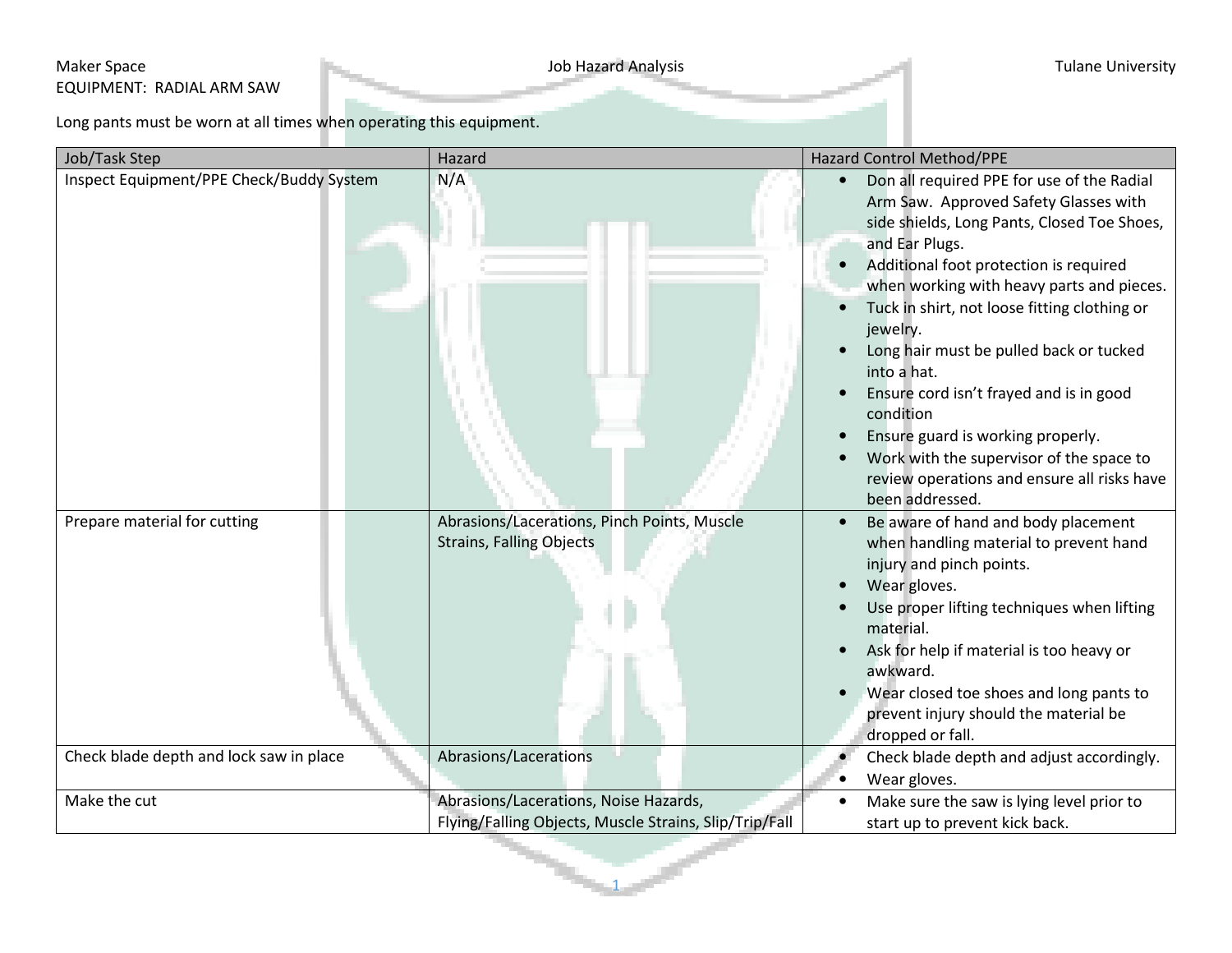| <b>Maker Space</b>  | <b>Job Hazard Analysis</b>                                                     |                                                                                                                                                                                                                                                                                                                                                                                                                                                                                                                                                                                                                        | <b>Tulane University</b>                                                                                                                                                                                                                                                                                                                                                                                      |
|---------------------|--------------------------------------------------------------------------------|------------------------------------------------------------------------------------------------------------------------------------------------------------------------------------------------------------------------------------------------------------------------------------------------------------------------------------------------------------------------------------------------------------------------------------------------------------------------------------------------------------------------------------------------------------------------------------------------------------------------|---------------------------------------------------------------------------------------------------------------------------------------------------------------------------------------------------------------------------------------------------------------------------------------------------------------------------------------------------------------------------------------------------------------|
|                     |                                                                                | make the cut.<br>plate when making the cut.<br>the saw.<br>Wear gloves.<br>Be aware of the location of the cord to<br>prevent electrical hazards.<br>Saw will produce high noise.<br>Wear ear plugs while making the cut.<br>To prevent from eye injury, wear safety<br>Wear a dust mask to prevent from<br>breathing in dust and debris.<br>Use ventilation system.<br>Do not stretch to make the cut.<br>This can cause a kick back of the saw.<br>Ensure the area where the cut is being<br>$\bullet$<br>slip/trip/fall hazards.<br>Have another qualified person with you<br>hazards while cutting is in progress. | Be aware of hand and body placement to<br>prevent injury when pushing material to<br>Ensure material is flush against the back<br>Use push bar when cut is getting close to<br>glasses during the cut due to flying debris.<br>Wear closed toe shoes and long pants to<br>prevent injury from falling object injuries.<br>made is clear of obstructions to prevent<br>while using this equipment to help spot |
| Turn off the saw    | Abrasions/Lacerations                                                          | The blade will not stop immediately.<br>blade prior to putting it down.<br>Wear gloves.                                                                                                                                                                                                                                                                                                                                                                                                                                                                                                                                | Ensure the guard is back in place over the                                                                                                                                                                                                                                                                                                                                                                    |
| Remove cut material | Abrasions/Lacerations, Pinch Points, Muscle<br><b>Strains, Falling Objects</b> | Be aware of hand and body placement<br>injury and pinch points.<br>Wear gloves.<br>٠<br>Use proper lifting techniques when<br>removing material.                                                                                                                                                                                                                                                                                                                                                                                                                                                                       | when handling material to prevent hand                                                                                                                                                                                                                                                                                                                                                                        |

2